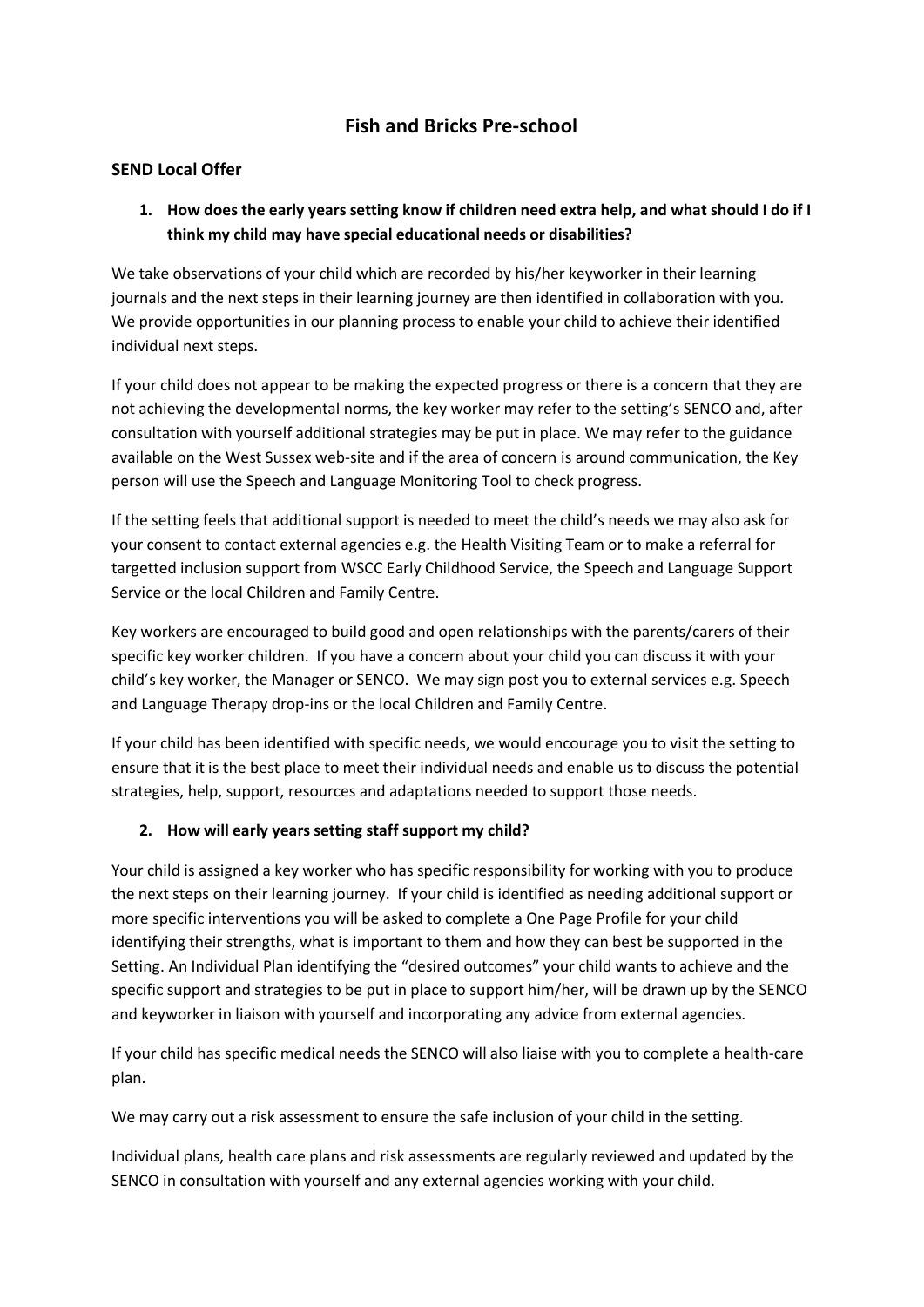If the Setting receives Targetted Setting Support from the Early Childhood Service they will visit to observe your child, to meet with yourself and recommend strategies to be implemented by the Setting. They will then visit to monitor the implementation of the strategies and your child's progress.

If your child needs additional adult support to be fully included in the setting, 1:1 support will be given when required to meet their specific needs. The Setting will, where necessary seek funding to provide that adult support.

#### **3. How will the curriculum be matched to my child's needs?**

All members of the staff team take observations of all children which are then fed into Learning Journals maintained by key workers and help to assess the next steps in their learning journey. Your child may also have an Individual Plan, identifying their desired outcomes with strategies to support their achievements. Your child's next steps are taken into account in the planning process and activities, experiences and resources are provided to encourage and support them to achieve them. Where necessary we will endeavour to adapt these activities and resources to enable your child to access them. We may borrow equipment from external agencies e.g. the Toy Library, the Sensory Support team or Portage to support your child. The Setting may also be able to apply for a bursary towards the purchase of specialist equipment for your child. If your child is in receipt of DLA the Setting will apply for Disability Access Funding which will be used to support your child in accessing the curriculum by e.g. purchasing equipment.

# **4. How will both you and I know how my child is doing and how will you help me to support my child's learning?**

Your child's progress will be monitored by observations and whether they are achieving their identified next steps. Your child's key worker or the SENCO will regularly share and ask for your contribution to Next Steps in Learning sheets, learning journals and Individual Plans. If the Setting is receiving Inclusion support for your child from the Early Childhood Service or the Speech and Language Team they will observe and provide feedback on your child's progress to staff and to you.

If relevant, your child's key worker will carry out a Two Year Progress check. This will be shared and discussed with you and Next Steps agreed together. As part of the Integrated Two Year Check Programme the review may be carried out jointly by a Health Visitor, the key-worker and yourself.

Your child's key worker, the SENCO and Manager are always available to meet with you. A home/school book may be used to communicate things that have happened at nursery or home. There is a board in the parents waiting area which indicates some of the activities planned for the session.

You will be asked to complete and regularly update "All About Me" sheets for your child. You are welcome to spend a morning at pre-school with your child or to share any skills or interests which you have.

### **5. What support will there be for my child's overall wellbeing?**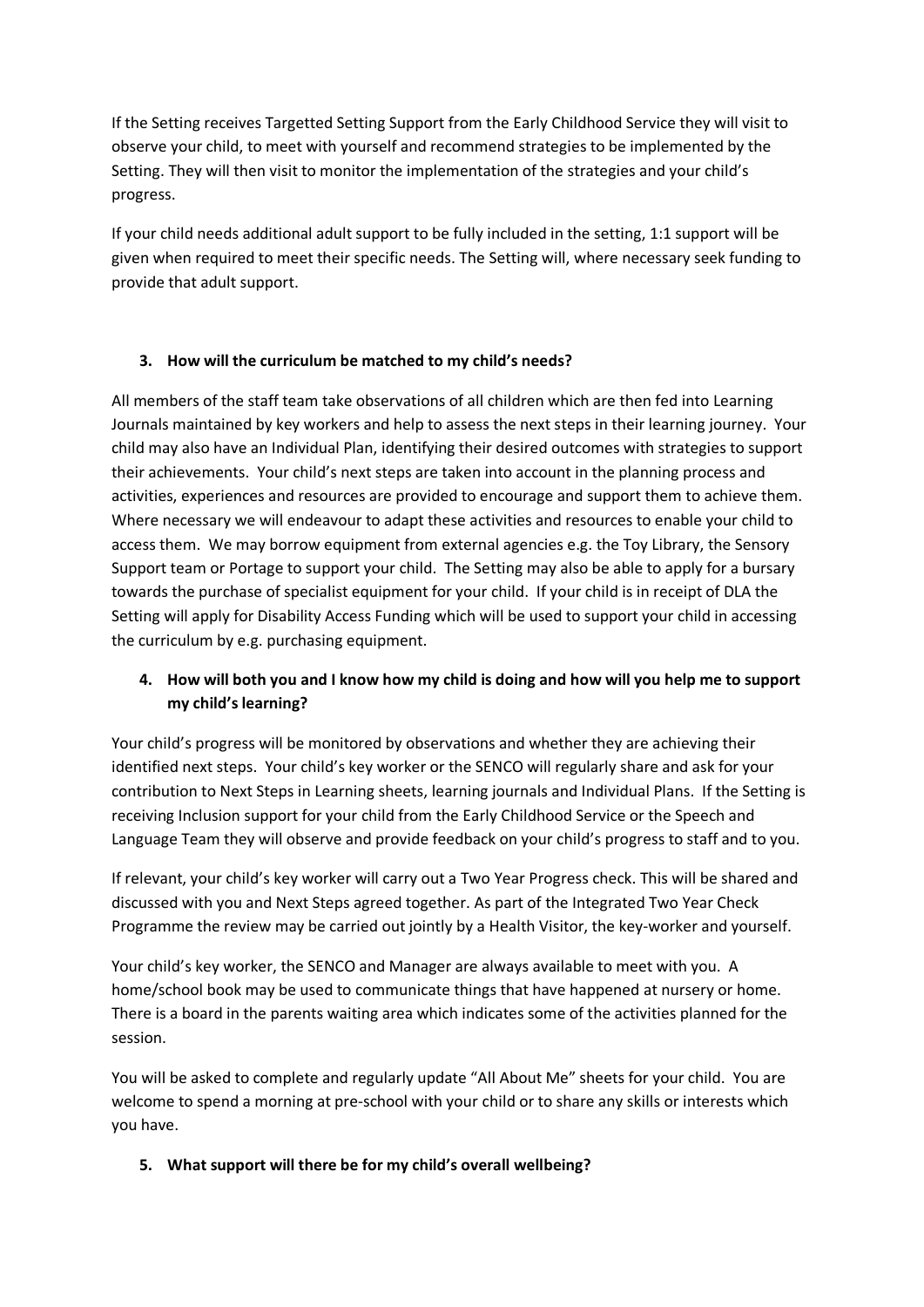Our practitioners provide a consistent welcoming and caring approach to ensure a safe and secure inclusive environment for your child. We can be flexible in our routines to meet your child's needs including personal care.

If your child has specific health needs you will be asked to complete a health care plan and staff will be given the appropriate training to deal with any specific needs. If your child requires medication you will be asked to complete an Administration of Medicines Authorisation.

We are aware that some kinds of undesirable behaviour may arise from a child's additional needs. We would aim to work with you with reference to our Behaviour Management Policy to provide a consistent and planned approach to manage behaviour. Our policy folder is available in the parents waiting area

# **6. What specialist services and expertise are available at or accessed by the early years setting?**

Whilst we do not offer specialist services, these and other expertise may be accessed according to the needs of your child and may include Targetted Setting Support from the Early Childhood Service, Health Visitors, Speech & Language Therapists, Child Development Team including the Specialist Health Visitor, Community Paediatric Nurse, Sensory Support Team, Physiotherapy, Occupational Therapy, Portage, Children and Family Centre, Social Care and Educational Psychologists.

# **7. What training are the staff supporting children with SEND had or are having?**

Individual staff have undertaken a wide range of training including courses on speech, language and communication; "Say it and Sign it"; Positive behaviour; Emotional and social development; ASC; English as an additional language. The SENCO regularly attends SENCO network sessions.

We are willing to access training tailored to meet your child's specific individual needs. In the past, for example, we have accessed training about using PECS, caring for Mickey Buttons and training specific to a child on the ASC. A high proportion of the team have current training in Paediatric First Aid.

# **8. How will my child be included in activities outside the early years setting including trips?**

We encourage all children to participate in trips. Prior to the trip we will discuss with you the best way for your child to access the activity. We will carry out a risk assessment and additional adult support will be provided if required.

### **9. How accessible is the early years setting environment? (indoors and outdoors)**

We use a number of rooms and most are wheelchair accessible. We have access to a toilet with facilities for the disabled. There is a step inside our main room which has a grab rail. We are happy to work with you and other professionals to make adaptations and source specialist equipment to assist your child. We use visual timetables and other visual clues to support all children in the setting. We encourage everyone in the setting to use signing.

We have had an audit carried out by the Sensory Support Team and many of the recommendations have or are being put in place to support a child with a visual impairment.